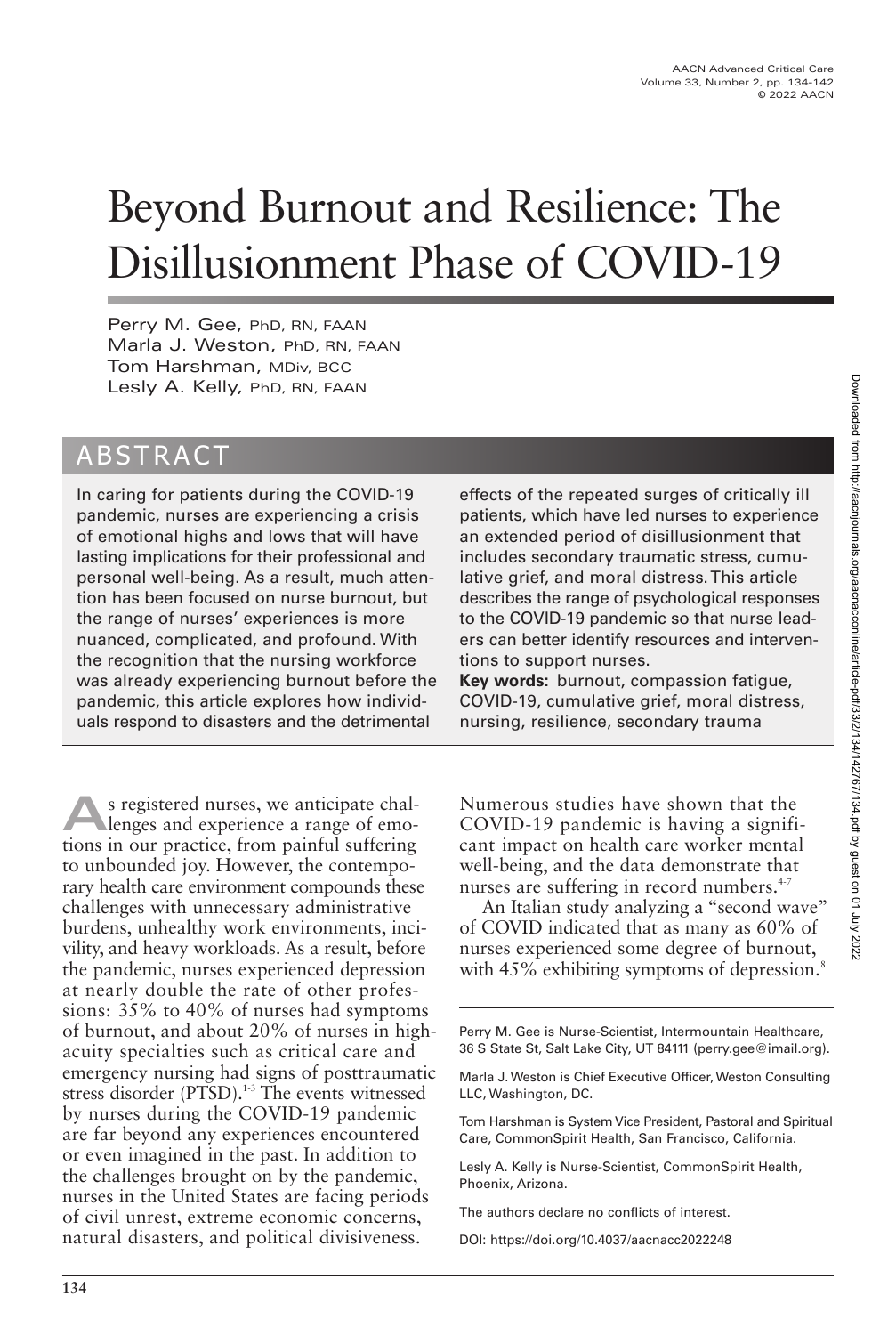

**Figure 1:** Phases of a disaster.<sup>10</sup>

The well-being of nurses, the profession, health care organizations, and the patients we care for are all affected. Compounding the underlying issue of burnout, nurses may also be experiencing secondary trauma, compassion fatigue, moral distress or injury, anxiety, depression, PTSD, and cumulative grief. Not surprisingly, these complex issues cannot be addressed using strategies that we relied on in the past. The purpose of this article is 3-fold: (1) to describe how individuals typically respond to disasters, compared with the unique nature of the COVID-19 pandemic, and specifically how repeated workload surges for nurses have extended the "disillusionment phase" of the disaster response; (2) to help caregivers understand the interplay between this extended disaster phase and the resulting complex emotional response of nurses; and (3) with this clarity, to help nurses and nurse leaders better align strategies and interventions with nurses' actual needs to support their well-being.

# **Emotional Response to the Phases of a Disaster**

The normal emotional highs and lows experienced during a disaster are well documented.9 However, the emotional reactions to a disaster have been studied largely as people respond to a onetime natural or man-made event such as a devastating hurricane, earthquake, nuclear accident, or terrorist attack. Clearly, the COVID-19 pandemic is an unprecedented disaster; however, the typical pattern of responses in a disaster (Figure 1) can be informative and can reinforce to nurses that what they and the general public are experiencing is normal, helping to promote healthy growth and recovery from the disaster.

The predisaster phase of a "typical" disaster is characterized by fear and uncertainty. Looking back at the start of the pandemic, whether nurses worked in the part of the world that experienced the early onrush of patients or waited and prepared, knowing that a surge was imminent, their feelings of vulnerability, lack of control, and inability to protect themselves, their family, and their patients are typical of the predisaster phase. Once the COVID-19 viral spread was active and evident, many nurses experienced the emotions of disbelief and confusion that characterize the impact phase, in which the focus is on doing what is necessary to survive. Soon after, the emotional high of adrenaline-induced rescue behaviors that define the heroic phase were experienced, with people rallying to help, even self-sacrificing to make a difference.<sup>9</sup>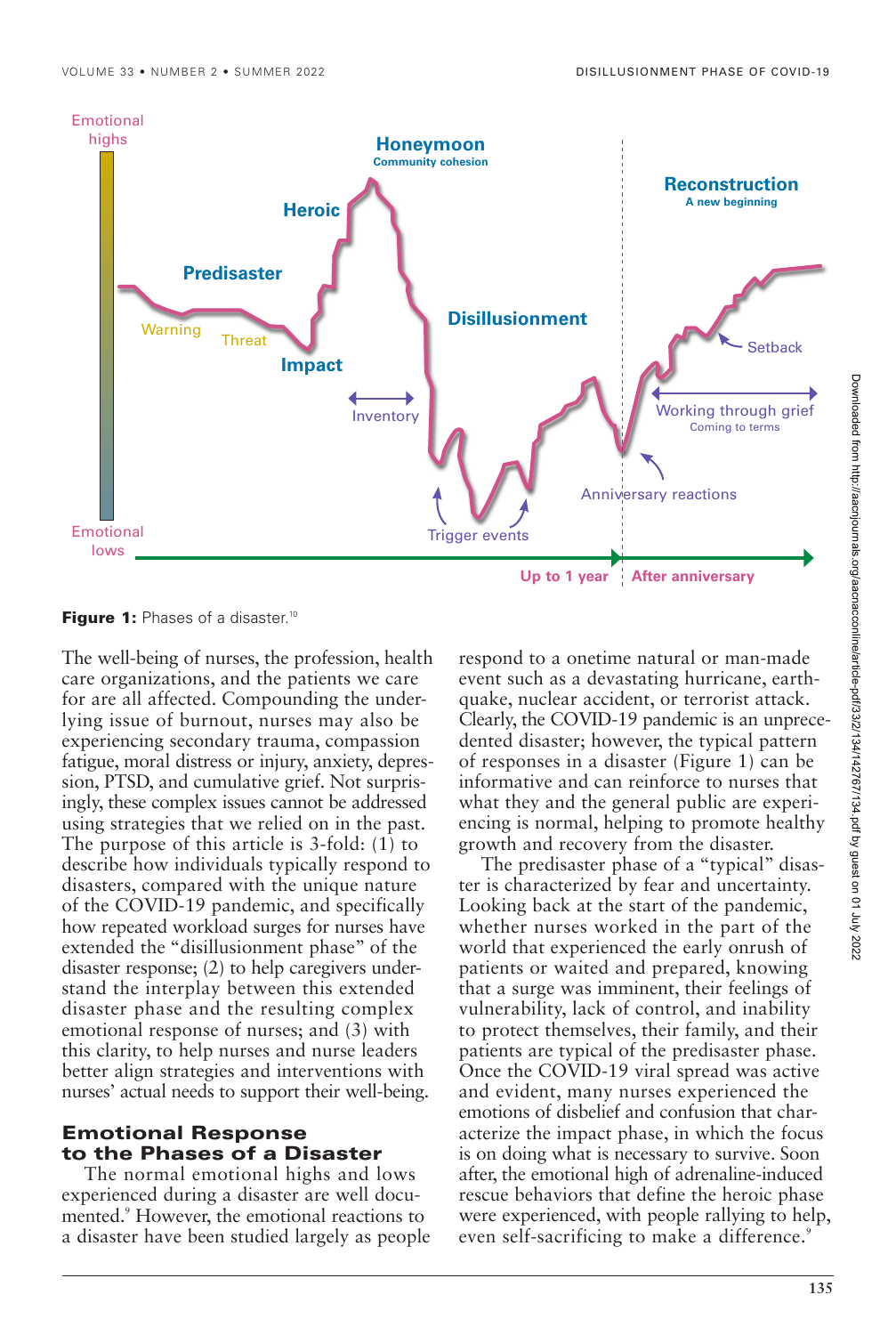Celebrations of nurses as heroes by the public were abundant, and people generally banded together to tackle the challenge. The inordinate cooperation and support of the heroic phase typically lead to the honeymoon phase, in which community bonding is high and, for a short period, people experience a sense of relief and optimism that the crisis will be navigated together.

Inevitably, as individuals reflect, the reality of the situation and the limits to their ability to make a difference become clear. The initial optimism gives way to the disillusionment phase. Discouragement, fatigue, and exhaustion set in as the demands of responding accumulate, layers of impact become apparent, and limitations of resources become evident. During the experience of COVID-19, widespread disillusionment, fatigue, and exhaustion, along with the divisiveness associated with issues such as use of masks and administration of vaccinations, contributed to the deterioration of the community camaraderie experienced in the early phase; the cameraderie was replaced by disagreement and hostility. Normally this phase is punctuated by "trigger events" experienced by individuals that reinforce a sense of disillusionment; during the pandemic, such triggers included a new surge, a colleague dying, or a family member becoming ill. Exacerbating stress for nurses and many others were personal impacts such as homeschooling children and feelings of helplessness over societal behaviors that hampered ability to contain the viral spread. At this phase in a disaster, people often feel abandoned or resentful as they watch the larger community, which is less affected, return to "business as usual." A distinct feature of this situation for nurses was that, as life returned to "normal" and most people resumed their prepandemic activities, cases resulting from viral variants increased, and many nurses were in environments where the disaster raged on. The prolonged nature of the pandemic, coupled with the repeated waves of patient illness due to emerging variants, exaggerated the disillusionment phase for nurses and everyone.

Typically, people eventually begin to come to terms with a disaster and work through the experience. This reconstruction phase requires working through the grief resulting from loss of the "old normal" to begin recovery. Growth can occur through a reexamination

and realignment of life priorities and recognition of personal strengths. Failure to process the experience often leads to the emergence of disaster-related emotional dysfunction or psychopathology. Clearly, the disillusionment and recovery phases associated with the COVID-19 pandemic will be different from those of onetime disasters. The COVID-19 pandemic, with its multiple surges, variants of the virus, and no clear ending point, extends the disillusionment phase and delays and muddles the reconstruction phase.

#### **Nurse Disillusionment**

The normal emotional response to disasters has been complicated for the nursing profession by underlying depression, burnout, and PTSD and the recurring surges of critically ill patients.11-15 The compounded stressors and extended period of the pandemic crisis will likely lead to an extended and nuanced disillusionment phase for nurses and others. As the true extent and impact of the disaster become more evident, nurses are experiencing a range of potential responses that must be clearly labeled to ensure that appropriate resources are provided to them. Here we describe burnout, secondary traumatic stress (STS), cumulative grief, and moral distress. Accurately labeling these concepts can help nurses begin to address their experience.

#### **Exacerbated Burnout**

Burnout is the result of cumulative environmental stressors that lead to emotional exhaustion, depersonalization and cynicism, and loss of a sense of personal accomplishment.16 Of particular concern in the pandemic is that negative symptoms of stress and burnout experienced by an individual may influence the experience of colleagues and even the shared work environment. Being around people who are stressed, especially coworkers, can affect an individual's own nervous system. Research has shown that for 26% of people, just observing someone who is stressed increases their cortisol levels.17 Extremely heavy nursing workloads, which can have a variety of causes, including the surge of critically ill patients and insufficient nurse staffing levels, are exacerbating underlying burnout by adding intensity to already existing environmental stressors. However, what nurses are experiencing now may be considered unavoidable occupational suffering, whereas traditional burnout could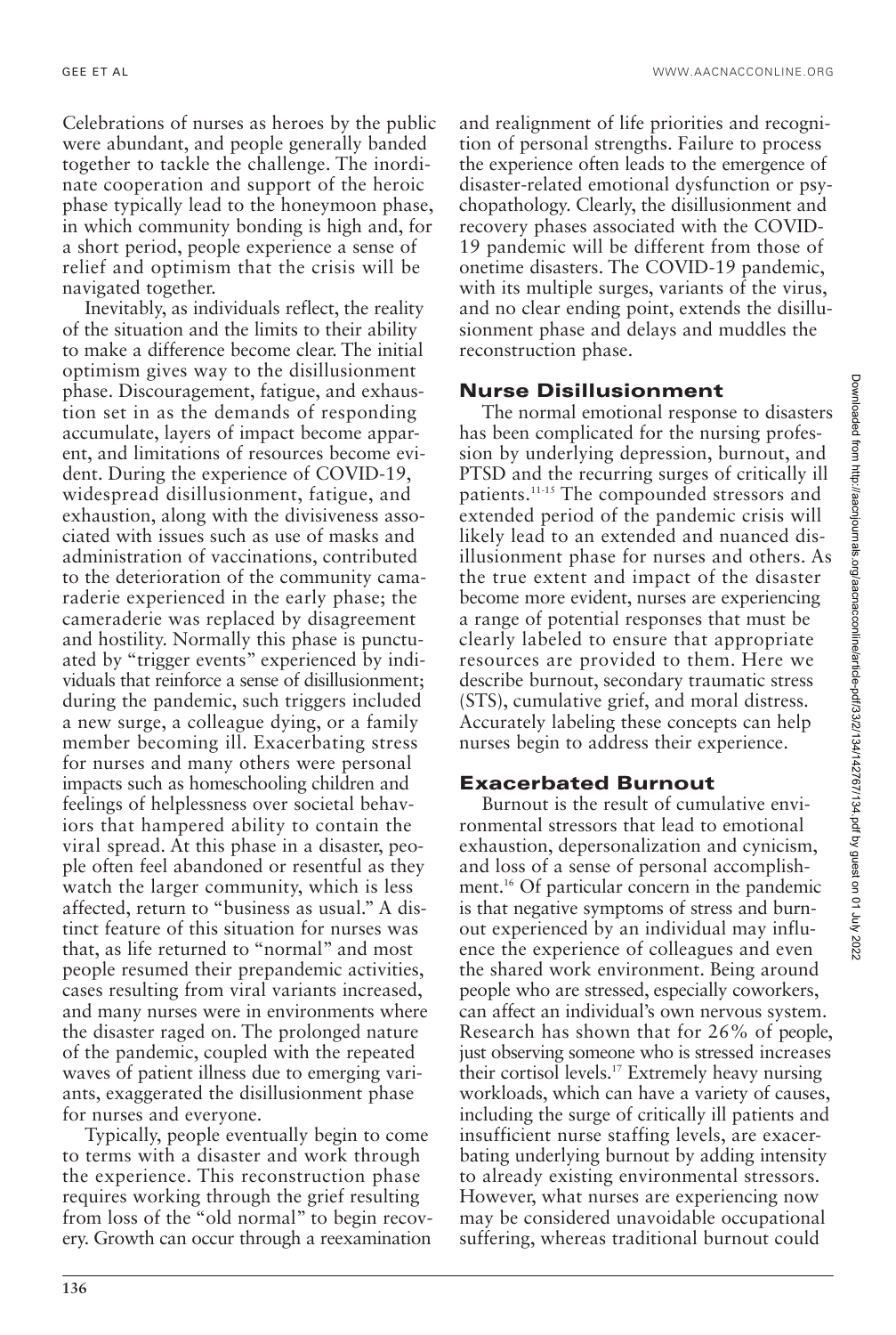be considered avoidable occupational suffering.18 The pandemic is resulting in widespread anxiety, a sense of being overwhelmed, and excessive fatigue.<sup>19</sup> The intensity of the experiences of nurses during the pandemic may be resulting in something "beyond burnout," a stage of exacerbated burnout that requires the profession to reexamine traditional supportive strategies and develop more comprehensive approaches. Thus, doubling down on evidence-based measures to reduce burnout for frontline nurses and those in leadership roles is more important than ever. Fostering a culture of gratitude, practicing meaningful recognition, attentively listening to nurses' concerns and fears, and relying on professional governance structures to enable nurses to control their practice may go a long way toward easing some of the burnout that is prevalent in the current work environment.<sup>20</sup>

## **Secondary Traumatic Stress**

In their normal caregiving, health care workers are at risk for STS as they support people who are vulnerable and in need of compassion.<sup>21</sup> Figley<sup>22</sup> first described this condition as part of compassion fatigue. Secondary trauma can be regarded as a "cost of caring," or the unintended deleterious effects of caring for others. A normal part of the caregiving process is to observe the suffering, pain, and trauma of others. When caregivers experience the emotional stress of patients, families, and the overall health care organization, they are experiencing secondary trauma. Not only has the COVID-19 pandemic increased nurses' exposure to STS, but the extended disillusionment phase has reduced their capacity to cope with it.15 The cumulative stressors of caring for critically ill patients with an unknown illness and the need to learn and adapt to new care regimens, the exposure to frequent patient deaths without the support of loved ones at the bedside, and nurses' concerns about illness or death of their own loved ones, colleagues, and themselves, have all overwhelmed normal coping mechanisms. Previous evidence from the influenza A/Texas/36/91 (H1N1) pandemic of 2006 demonstrated that nurses were especially prone to pandemicrelated PTSD, most likely owing to their continuous contact with suffering patients and families, $23,24$  indicating the greatly increased risk for nurses during COVID-19.

Much can be done right now to mitigate the potential impact of STS on nurses. Anxiety can be reduced by health care leaders' offering honest and timely information, including being transparent about their own emotional well-being. Additionally, education and structures, such as professional governance, that help nurses take control of their practice and feel prepared will help reduce stress and anxiety.12 Encouraging nurses to join and be supported by a professional nursing organization has also been shown to increase personal resilience and reduce burnout.<sup>2</sup>

Self-care activities that help build resilience, including mindfulness practices, gratitude, peer support, and self-compassion, are critical in addressing STS and preventing PTSD.25-27 These activities are helpful for all individuals, and professional organizations should help nurses engage in them. Psychological first aid programs such as postevent pauses, a "Code Lavender" response (eg, a postevent crisis debriefing intervention<sup>28</sup>), general postevent debriefing, and access to employee assistance programs (EAPs) and behavioral health services should be "hardwired" into organizations for nurses to help them deal with stressful situations.

Leaders can offer support through empathetic and active listening and by providing a space for nurses to share feelings and be heard. Increasing leadership attention to nurse wellbeing or using "compassion cart" rounding to provide self-care resources can facilitate conversation between leaders and team members.<sup>29</sup> Leaders should watch carefully for workplace incivility and promote team building or EAP involvement to provide professional support for teams under stress. Additionally, the use of gratitude, recognition programs, and "going home checklists" (Figure 2) enable the expression of sincere acknowledgment of the challenges nurses face every day and appreciation for their efforts, reminders to check on colleagues and oneself, and encouragement of a mental transition from work to home. $30,31$ 

In a sense, STS is a repetitive stress injury. Of particular concern is that unaddressed STS can devolve into PTSD.<sup>21,32</sup> As a result, nurses, especially during this difficult time, should be observed and screened for the impact of witnessing high levels of trauma; nurses at the highest risk should be screened for PTSD, and appropriate treatment must follow for those identified as vulnerable. Signs of PTSD may include disrupted sleep, increased irritability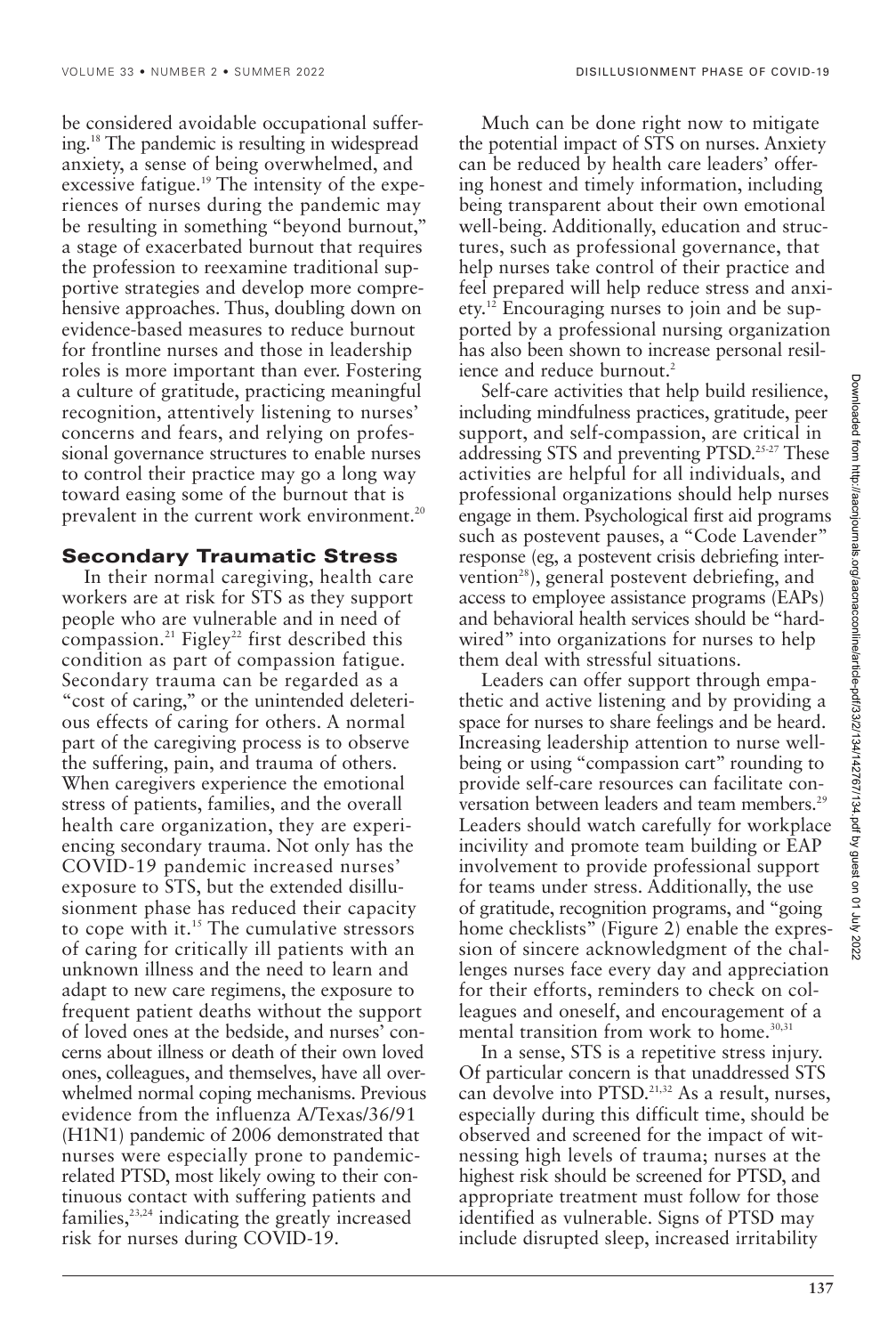and anger, inability to concentrate, the occurrence of intrusive or repetitive memories (such as of a difficult patient), substance abuse struggles, decreased energy and motivation, and tendencies to withdraw from others or experience feelings of hopelessness.<sup>33,34</sup>

# **Cumulative Grief**

When loss occurs, it is natural for an individual to grieve or feel distress. Grieving can help a person reconstruct their view of the world to incorporate the absence of whatever has been lost. Individuals have their own grieving process and pace, which are influenced by personal, familial, and cultural factors.35 During the pandemic, however, losses are occurring in a context unfriendly to the space needed for grief, creating a dynamic present in the disillusionment phase of cumulative grief. Cumulative grief occurs when death and loss accumulate faster than the pace of a person's natural grieving process.36,37 Cumulative grief can manifest in different ways. An individual may feel persistent sadness or anger, which may be experienced as vague and dull, or a sense that "I can't take another hit"; or it might be specific and sharp—an experience such as "I can't forget the look in her eyes as she died." Cumulative grief can be felt physically as exhaustion or described spiritually as a loss of hope. The longer the crisis, the greater the burden of the accumulation of loss and therefore the weight of grief (Table 1).

To process cumulative grief, individuals and organizations can promote authentic connections and create rituals. Authentic connections occur when we share our experience with trusted others. Evidence-based peer support models can be focused on the variety of types of losses experienced by members of a



treatment team, allowing colleagues to share and normalize their grief. One-to-one interactions between peers or between an individual and their leader, a spiritual care provider, or an EAP professional also allow for compassionate listening that can help ease the burden of cumulative grief. Organizations should not only make these programs available but also establish processes to make access and use as easy as possible.

#### **Table 1: Grief as a Sack**

During the pandemic, grieving was happening, but for many, it was overwhelmed by the amount of loss that was accumulating. It is as if each of us has a sack on our back. Every time we experience a loss, we put stones in that sack. The more significant the loss, the more stones we place in the sack. The sack has a small hole in it through which stones constantly dribble out. This hole represents our natural grieving process. With cumulative grief, we are putting stones in our sack faster than they are dropping out. The load continues to build. Fortunately, there are some interventions that can help.

Respite occurs when we consciously choose to set the sack down for a period. Respite involves temporarily stepping away from the burden of our grief and restoring our strength. Rest, recreation, creativity, social interaction, laughter, mindfulness practices, prayer, athletics, and engagement with nature are among the myriad ways to take a break from our active grieving process and find healing. At the end of a time of respite, we step back into the reality of our grief. We place the sack on our back again, but now with renewed energy.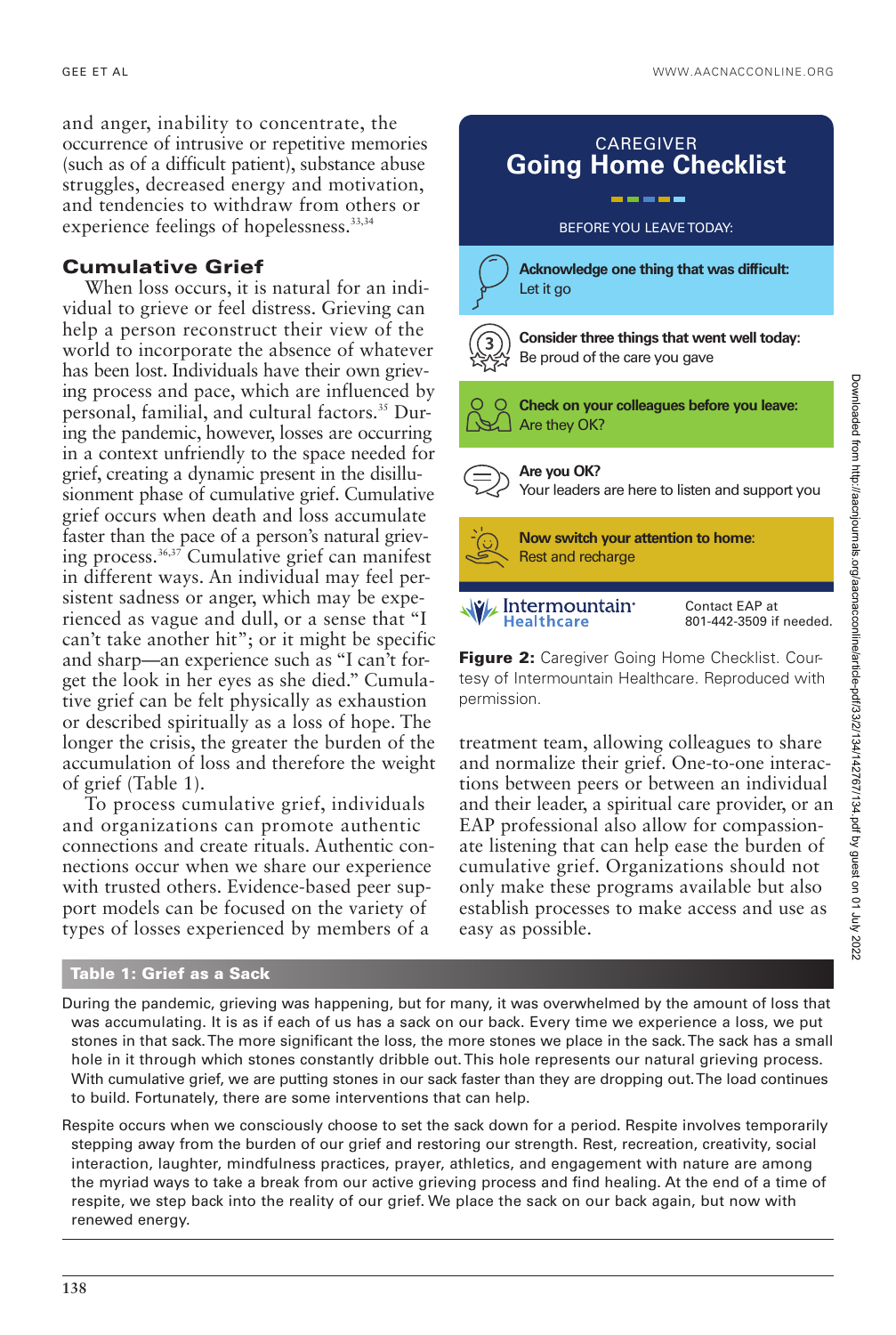Rituals can also be used to process grief. Rituals use symbolic activity to reflect emotional, physical, and spiritual experience. Rituals can be communal or personal and can involve traditional religious and cultural procedures or incorporate creative and innovative ways of expressing our experience. Prayer, burning of incense, religious rites, and periods of specific mourning are all traditional ways of responding to loss. Writing goodbye letters, creating a meaningful sacred space or altar, and drawing in the sand are more modern forms of ritual behavior designed to support grieving. Organizations can create opportunities for interested individual employees and groups to acknowledge their losses and have moments of solace, developing rituals that meet the team's needs and style. A ritual's impact can be subtle or dramatic; healing occurs in sometimes ineffable ways.

### **Moral Distress and Moral Injury**

Moral distress is the experience that nurses have when facing a situation that conflicts with their morals or ethics. They know what for them is the right thing to do, but something over which they have no control prevents them from taking this action. Or sometimes, a person has 2 sets of competing morals.<sup>38</sup> Competing morals could include the desire to avoid harm, respect family wishes, follow medical care guidelines, provide patient autonomy, and adhere to all hospital policies. Inhibitors to completing the moral action could include lack of resources (time, finances, staffing), lack of power or authority, lack of skills, institutional policy, or other hindrances. Individual contributing factors may include personality, authority and skill level, personal experiences, and worldview or mindset.

The COVID-19 pandemic has given rise to more factors that lead to moral conflict, thus increasing the number of nurses experiencing moral distress.<sup>39,40</sup> Early on, systemwide lack of personal protective equipment increased personal safety risk, forcing nurses to balance the demand to deliver care in an unprotected state with fears of contracting the illness or spreading it to their family members or friends.<sup>41,42</sup> The burgeoning demand on health care services limited triage abilities and led to more morally challenging events such as rationing supplies, deprioritizing or underserving patients, and being forced to stay home from work when other providers and patients needed help.<sup>41</sup> The

inability to relieve the suffering of both patients and families impacted by visitation restrictions also results in moral distress and moral injury. Although nurses intellectually know that the infectious nature of COVID-19 requires limits on visitation, they experience pain in watching their patients suffer and die alone. Even the innovative solution of connecting a patient with a family member using a tablet or phone can still leave a distressing gap in caring at a devastating time.

The ongoing nature of the disillusionment phase and the COVID-19 pandemic will require nurses to evaluate their ability to advocate for patients during politically polarized times. The frustration of observing "preventable episodes of suffering" is only compounded when nurses learn about colleagues who are electing not to vaccinate themselves<sup>43</sup> or care for patients who failed to take advantage of available vaccines. This moral distress may lead to increased guilt, negativity, anger toward others and self, cynicism, exasperation, and a lack of action all potentially extending disillusionment. Possible interventions include individual and/ or team education, helping nurses to seek moral support, and creating forums that include nurses, families, nurse leaders, and policy makers to share concerns.<sup>44</sup>

Similar to moral distress, moral injury results from engaging in activities or observing events that violate "moral codes and personal values," which, if not recognized, can negatively affect health.<sup>42,45</sup> The definition and primary symptoms come from military experiences, with the original definition emphasizing witnessing violence and human carnage. Although *moral injury* as a term has roots in military experiences and PTSD, the term resonates with health care providers. Thus, the definition has been expanded to include the intensely negative effects of witnessing an event that goes against deeply held morals. Negative effects of moral injury include difficulty functioning, as well as intense psychological, behavioral, social, religious, spiritual, and biological impacts. Research has shown that trauma from moral injury has different trajectories and outcomes than other types of trauma, but some PTSD treatments may be effective for moral injury.<sup>46,47</sup>

Talking with colleagues who have been through the same or similar experiences offers the greatest opportunity for learning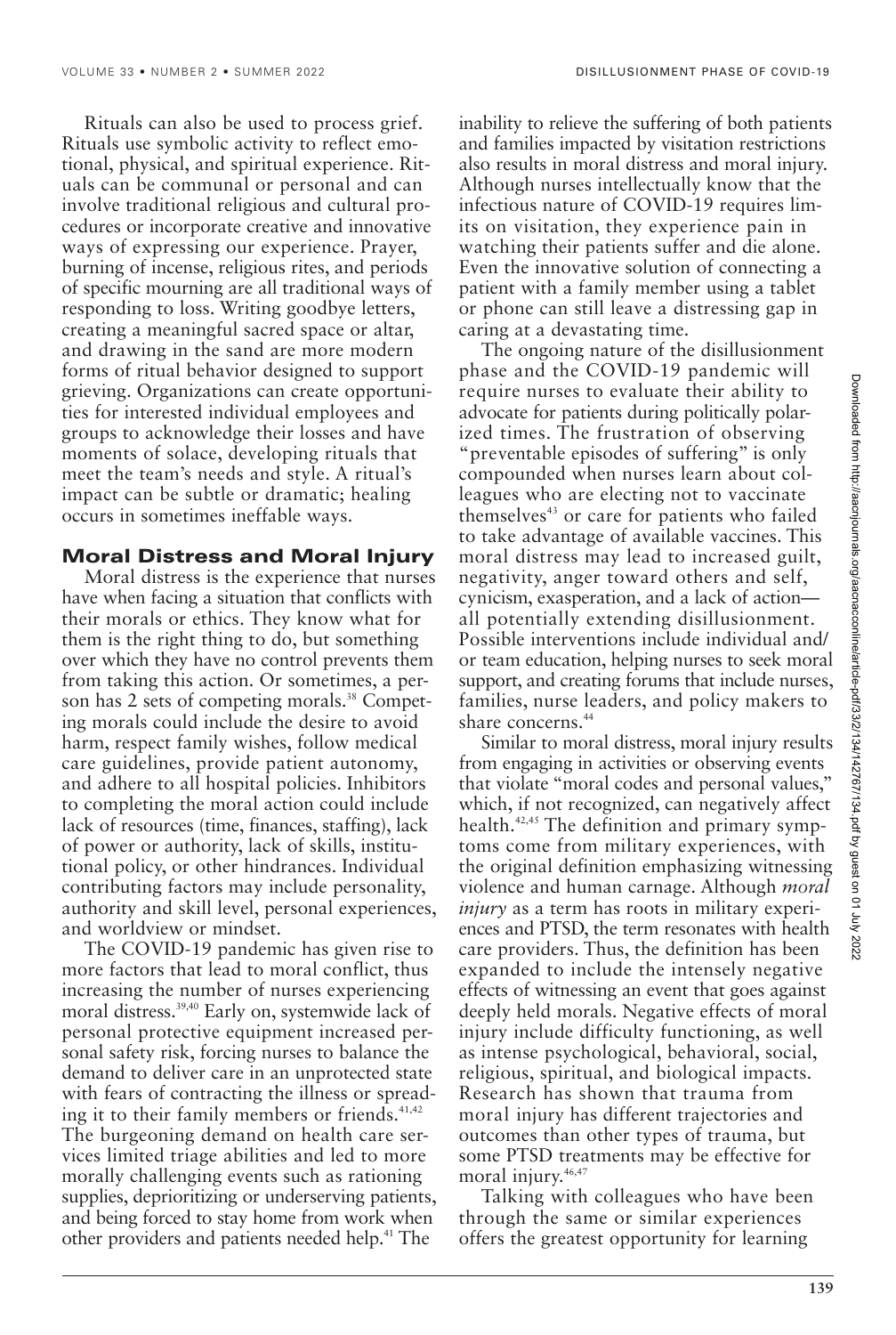and growth during the process of recovery from moral distress and moral injury. Nurses can process and learn to manage their internal, often debilitating, distress. Growth requires grappling with negative emotions and dark beliefs. Thus, nurses need a safe space in which to express their emotions and disclose their thoughts. They may need to give voice to feelings of loss and grief, anger at colleagues or at the health care system, or disappointment with societal apathy about the pandemic. Organizations can facilitate local and immediate psychosocial first aid for individuals at this stage by recommending use of an EAP or a formal peer support program involving those trained to listen and react. For teams, facilitated group support sessions could prove beneficial so that nurses can safely face their fears and express their concerns and wishes. Building on the collegial rapport of "we are all in this together" that many nurses experienced during the pandemic may offer a foundation for strengthening collegial relationships over the long term.

# **Continued Support of Personal Resilience**

The nursing profession is facing an extended disaster disillusionment phase as the pandemic wears on, with accumulating burnout, STS, cumulative grief, and moral distress. Nurses have been encouraged to practice resilience during this traumatic time. Strengthening resilience, or the ability to bounce back from a difficult situation, is a legitimate approach to dealing with these adverse conditions and traumatic experiences of caring for patients with COVID-19. It is important to note, however, that while building resilience, or personal strength, facilitates development of coping mechanisms and awareness and promotes growth after trauma, it is equally if not more important for organizations to design structures and processes that create a work environment that is protective of nurses.

Certainly, evidence-based personal resiliencebuilding behaviors, such as mindfulness practices, gratitude, peer support, self-compassion, and engaging in hobbies or time in nature should be encouraged and supported. It is true that the work environment and patient care experiences nurses are facing today are unlike any encountered before, so there are few proven interventions to address the disillusionment and accumulating burnout, STS, cumulative grief,

and moral distress that nurses are experiencing. Yet our knowledge of the science of well-being and experience surviving other difficult times as nurses offer reliable guidelines (Table 2).

Organizations can support nurses as they cognitively process their pandemic experiences, finding personal meaning and creating new mental schemas. By helping these nurses create meaningful narratives and understand their experiences, organizations can foster growth. When adverse conditions threaten the wellbeing of an individual, resilience becomes a shield for the stressors, creating a hardiness. But we must recognize that burnout is an occupational phenomenon that emerges from the work environment. Personal resilience will buffer and protect nurses but will not address the source of the problem, burnout and stress. Organizations must support nurses by providing the space, opportunity, and resources for them to grapple with the complex factors that contributed to an overwhelming work environment (Table 2). Nurses need an opportunity to redesign core processes and practices to eliminate hurdles to their caregiving and barriers to their own wellbeing. During this unprecedented time, health care organizations and leaders may consider actively reaching out to nurses and other clinicians who may be at risk for mental distress—for example, those working in intensive care units, emergency departments, and other departments where patients with COVID-19 and other critical illness are frequently encountered.

# **Conclusion**

The current problem is more than burnout; health care providers have been living in the disillusionment phase of a disaster for many months now and are suffering the consequences. A large recent study of health care workers found that nurses were affected the most by the COVID-19 pandemic, with many stating that they planned to reduce their working hours in the future and as many as 40% reporting that they intended to leave the profession altogether within the next 2 years.<sup>48</sup> Health care organizations and leaders should consider prioritizing caregiver well-being with a sense of urgency to prevent significant harm to the systems we all rely on to maintain our health and wellness.

Being members of the largest and most trusted health profession also means that nurses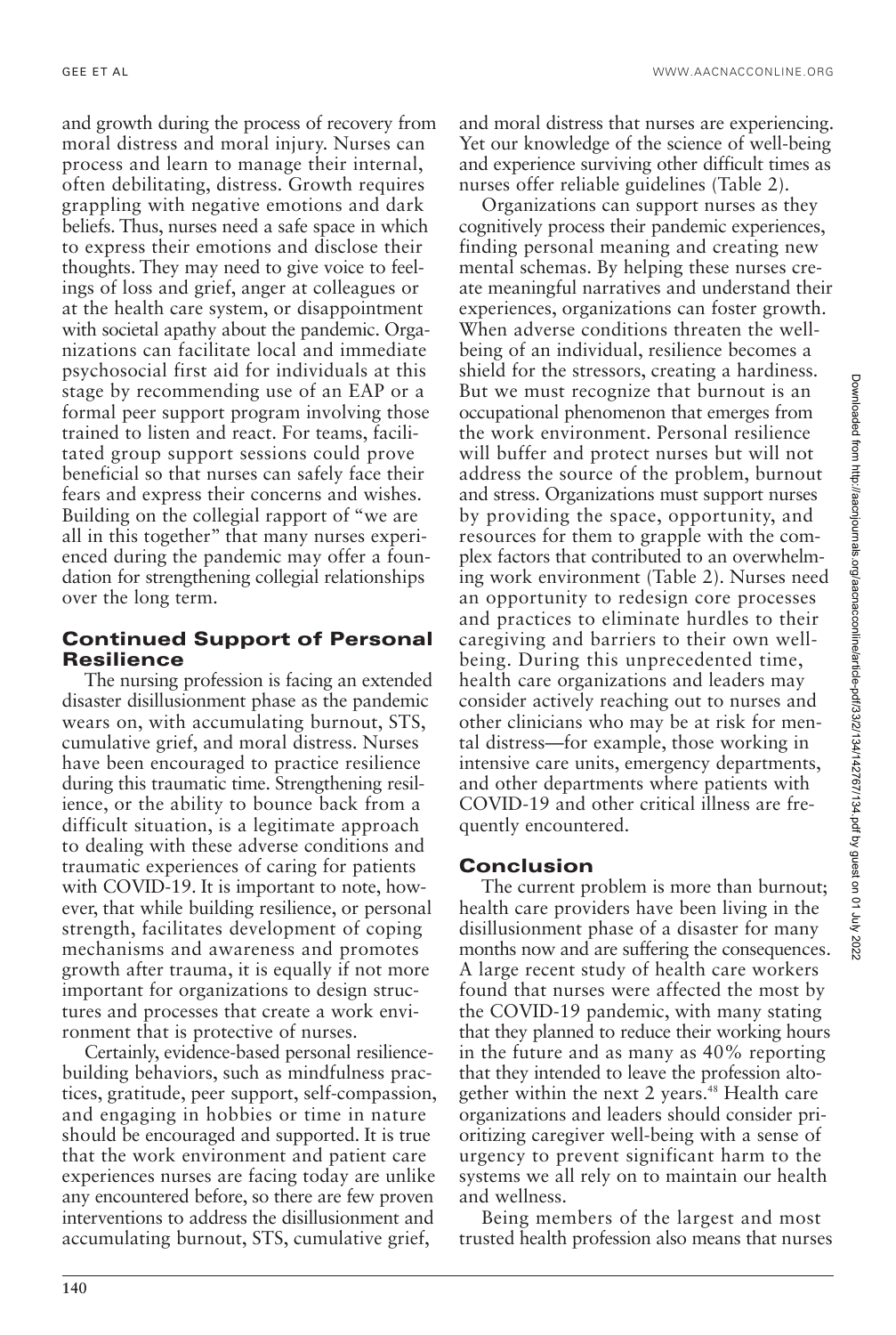#### **Table 2: Recommendations From Nurse Experts**

There are no known interventions to combat what we are facing today, so we make the following suggestions based on our knowledge of the science of well-being and experience surviving other difficult times as nurses. Many of these activities focus on an individual's self-care or personal resilience to address secondary traumatic stress, grief, and moral distress; however, organizations can support these efforts by the provision of space, opportunities, and resources.

- 1. Focus on **self-kindness**. Do not judge yourself or tell yourself you are weak or not good enough. Treat yourself and talk to yourself with your "inner voice," the way that you would speak with one of your patients. Promote kindness and optimism among colleagues, patients, and the community.
- 2. Realize you are not alone in this. The **common humanity** of this situation tells us that caregivers all over the world are experiencing the same extreme emotions. Your anxiety and fear during this time are normal feelings and part of a common human experience. You are not alone. Create, engage in, and promote peer support, small-group activities, and shared experiences.
- 3. Practice **mindfulness** by acknowledging your feelings in the moment and then simply stopping and taking 1 or 2 deep breaths. This is an evidence-based method of promoting self-compassion. Encourage mindful moments throughout the workday.
- 4. **Remain in the present**. We cannot do much right now about the future of the pandemic, but we can focus on our patients, our professional practice, and each other.
- 5. **Remember our strength**. Nurses have encountered disasters, staff shortages, and disillusionment in the past, things got better, and nurses are recognized as the most trusted profession today. Remember why you became a nurse and what you love about nursing. Create opportunity within the workplace to share these thoughts and experiences with others.
- 6. **Concentrate on compassion**. Compassion satisfaction, the joy we receive from providing care for our patients, will help combat compassion fatigue; compassion for yourself, including a focus on positive internal dialogue, can help control negative self-talk.
- 7. **Practice grateful actions**. Make efforts every day to express gratitude to your patients, your colleagues, and your family. Create campaigns to practice gratitude together, varying the practices.
- 8. **Enjoy nature every day**. Mindfully spend at least a few minutes each day in the outdoors in nature, in a park, in your yard, or in a garden; it is even better if you can walk, hike, or exercise in nature.
- 9. **Help one another**. Nurses are experts at assessing the needs of our patients. We can use those same skills to check in on each other, listen, and take steps to provide support if needed. Implement the Caregiver Going Home Checklist at work (Figure 2).
- 10. **And just breathe**. We focus on the breathing of our patients in caring for them every day. Our own breathing is just as important. Simply stopping and focusing on taking 1 or 2 deep breaths will reduce our anxiety and calm our autonomic responses.

carry a tremendous amount of responsibility. Nurses and other caregivers have been on the front lines of this historic health care crisis and are now suffering from the demands of the pandemic, which have compounded preexisting burnout and stress. Clearly distinguishing burnout, traumatic stress, cumulative grief, and moral distress can help nurses better understand and manage interventions to mitigate their stress and recover from the experience. Intervening now can not only minimize their suffering but also create a work environment that fosters mental and emotional recovery from the ongoing challenges of delivering patient care.

#### **REFERENCES**

1. Brandford AA, Reed DB. Depression in registered nurses: a state of the science. Workplace Health Saf. 2016;64(10): 488-511.

- 2. Kelly LA, Gee PM, Butler RJ. Impact of nurse burnout on organizational and position turnover. Nurs Outlook. 2021;69(1):96-102.
- 3. Mealer M, Burnham EL, Goode CJ, Rothbaum B, Moss M. The prevalence and impact of post traumatic stress disorder and burnout syndrome in nurses. Depress Anxiety. 2009;26(12):1118-1126.
- 4. De Kock JH, Latham HA, Leslie SJ, et al. A rapid review of the impact of COVID-19 on the mental health of healthcare workers: implications for supporting psychological well-being. BMC Public Health. 2021;21(1):104.
- 5. Heesakkers H, Zegers M, van Mol MMC, van den Boogaard M. The impact of the first COVID-19 surge on the mental well-being of ICU nurses: a nationwide survey study. Intensive Crit Care Nurs. 2021;65:103034. doi:10.1016/j.iccn.2021.103034
- 6. Tokac U, Razon S. Nursing professionals' mental wellbeing and workplace impairment during the COVID-19 crisis: a network analysis. J Nurs Manag. 2021;29(6): 1653-1659.
- 7. Vanhaecht K, Seys D, Bruyneel L, et al. COVID-19 is having a destructive impact on health-care workers' mental well-being. Int J Qual Health Care. 2021;33(1):mzaa158. doi:10.1093/intqhc/mzaa158
- 8. Stocchetti N, Segre G, Zanier ER, et al. Burnout in intensive care unit workers during the second wave of the COVID-19 pandemic: a single center cross-sectional